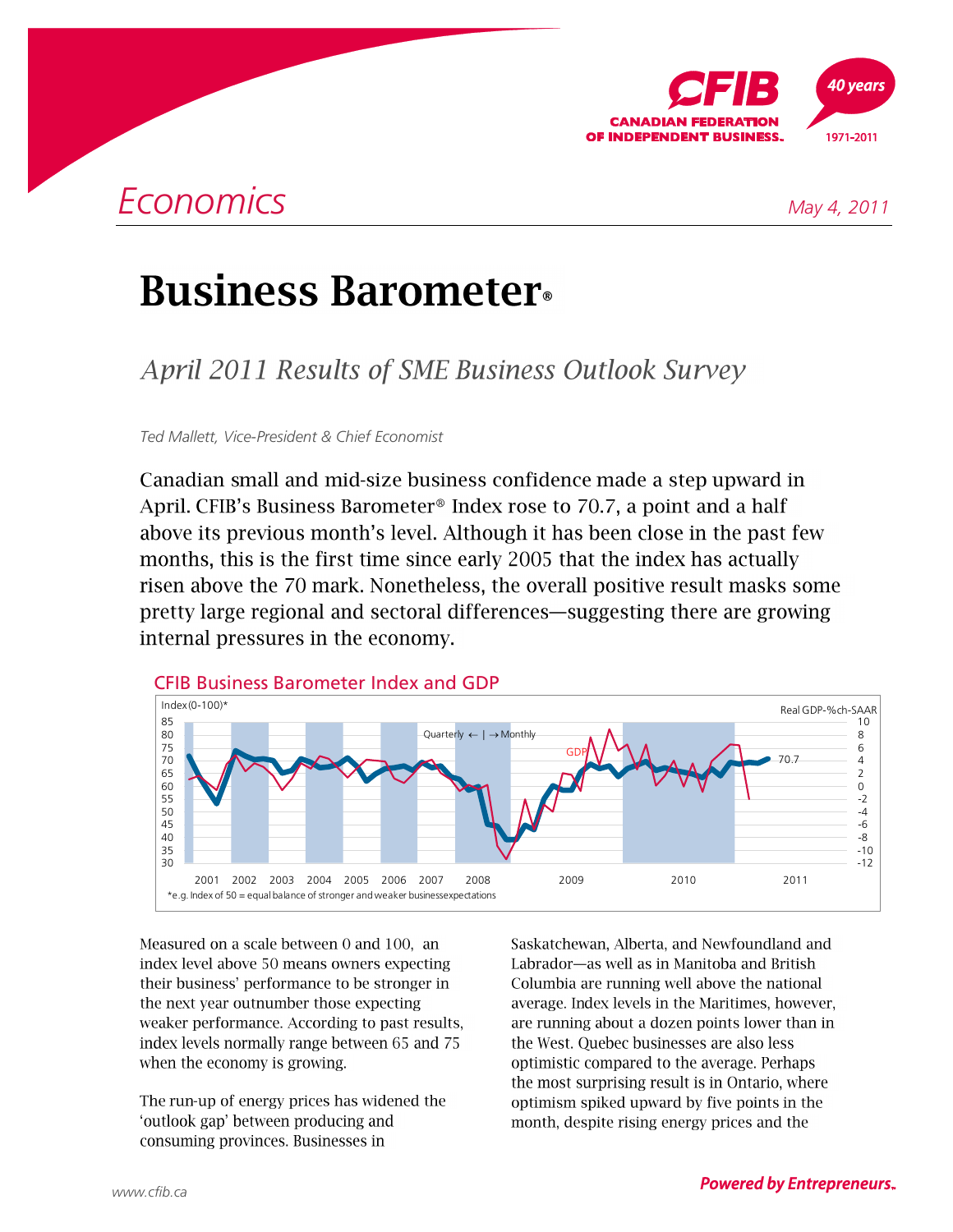Dollar. In particular, these forces have not dampened the outlooks of manufacturers, wholesalers or construction businesses. It remains to be seen if this is a sustainable trend.

Energy prices have, however, dragged down optimism in the transport sector, and retailers' index levels remain under the overall average for the seventh consecutive month. Agriculture businesses, and the hospitality sector also remain less upbeat.

Overall, short-term expectations, over the next three or four months, remain pretty positive. The balance of opinion (the percentage expecting stronger performance minus the percent expecting weaker) remains above +30 per cent. In addition, short term hiring plans also look good, with 18 per cent of respondents expecting to hire additional full-time staff in the next few months, versus 12 per cent who expect to reduce. The part-time hiring picture is about the same (19 and 13 per cent respectively)

On the other hand, after an strong run earlier in the year, capital spending plans have tapered off and the leading indicators of overtime, new orders and inventory levels fell back slightly in April—although the long-term trends for all three still point upward.

Pricing expectations, which surged in March to 2.0 per cent, remain at that level for April, suggesting that inflation pressures are showing, but remaining under control. The main business cost pressures are coming from the energy side-cited by 74 per cent of respondents as a major concern. Wage setting plans show that business owners are only expecting to increase salary levels an average of 1.6 per cent.

The April 2011 findings are based on 743 responses, collected from a stratified random sample of CFIB members, to a controlled-access web survey. Findings are statistically accurate to  $+/- 3.5$  per cent 19 times in 20.

Business Barometer - Industries



### Business Barometer - Provinces